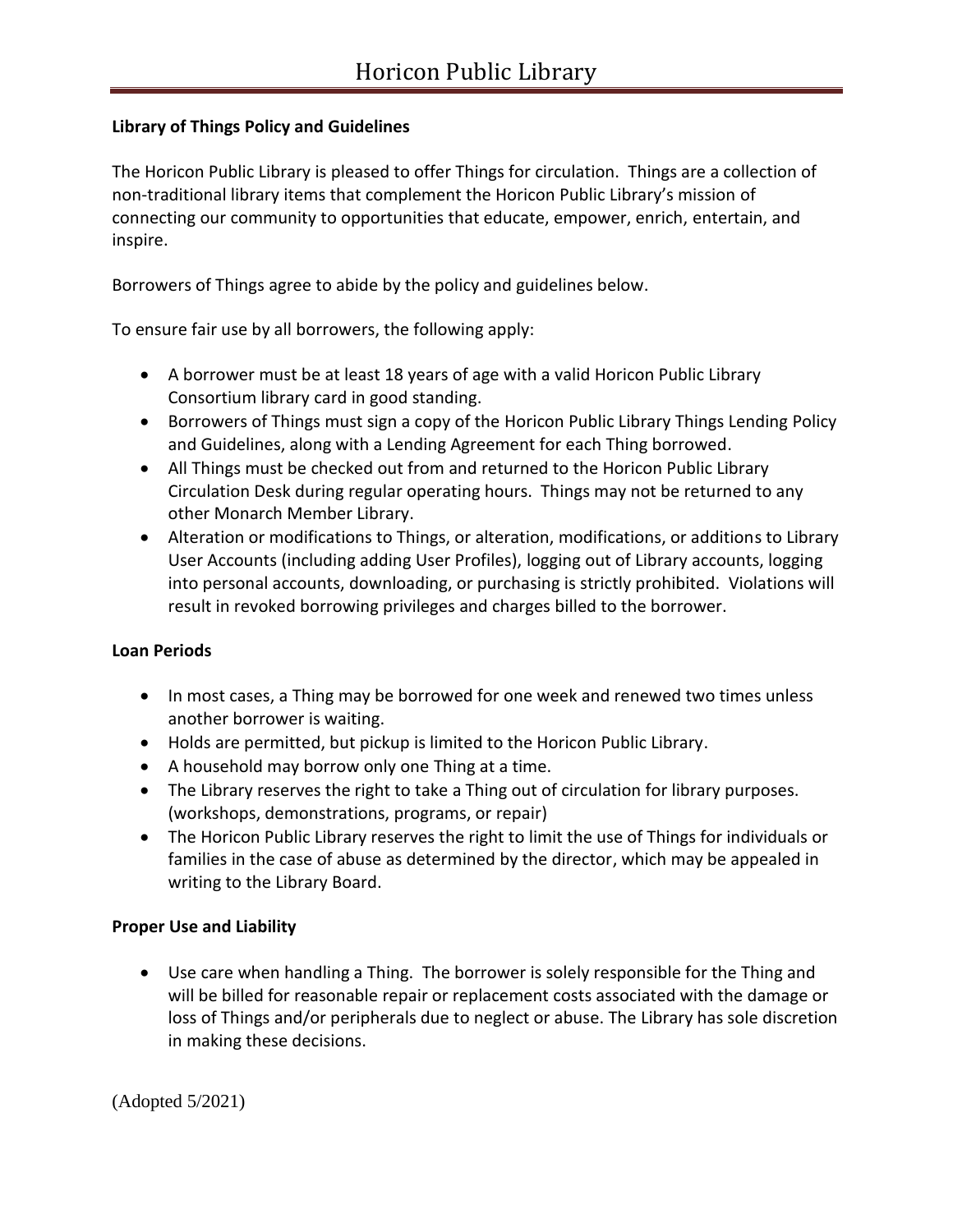- Replacement costs of Things are maintained by the Library and are available upon request.
- The Horicon Public Library is not responsible for any injury, loss, or damage that may occur from the use of a Thing.
- The responsibility to protect against loss is the borrower's.
- Staff will inspect Things prior to checkout and again upon return.
- The Library does its best to provide clean and fully functional equipment but is not responsible for unforeseen hardware or software failures.
- The Library does not recommend entering personal information onto a device. The Library is not responsible for any loss of borrower personal information borrowers choose to make available on any device.

| <b>Borrower Name:</b> |                 |                 |
|-----------------------|-----------------|-----------------|
|                       | (Print)         |                 |
| Borrower Signature:   |                 |                 |
| Date:                 | Library Card #: | Staff Initials: |